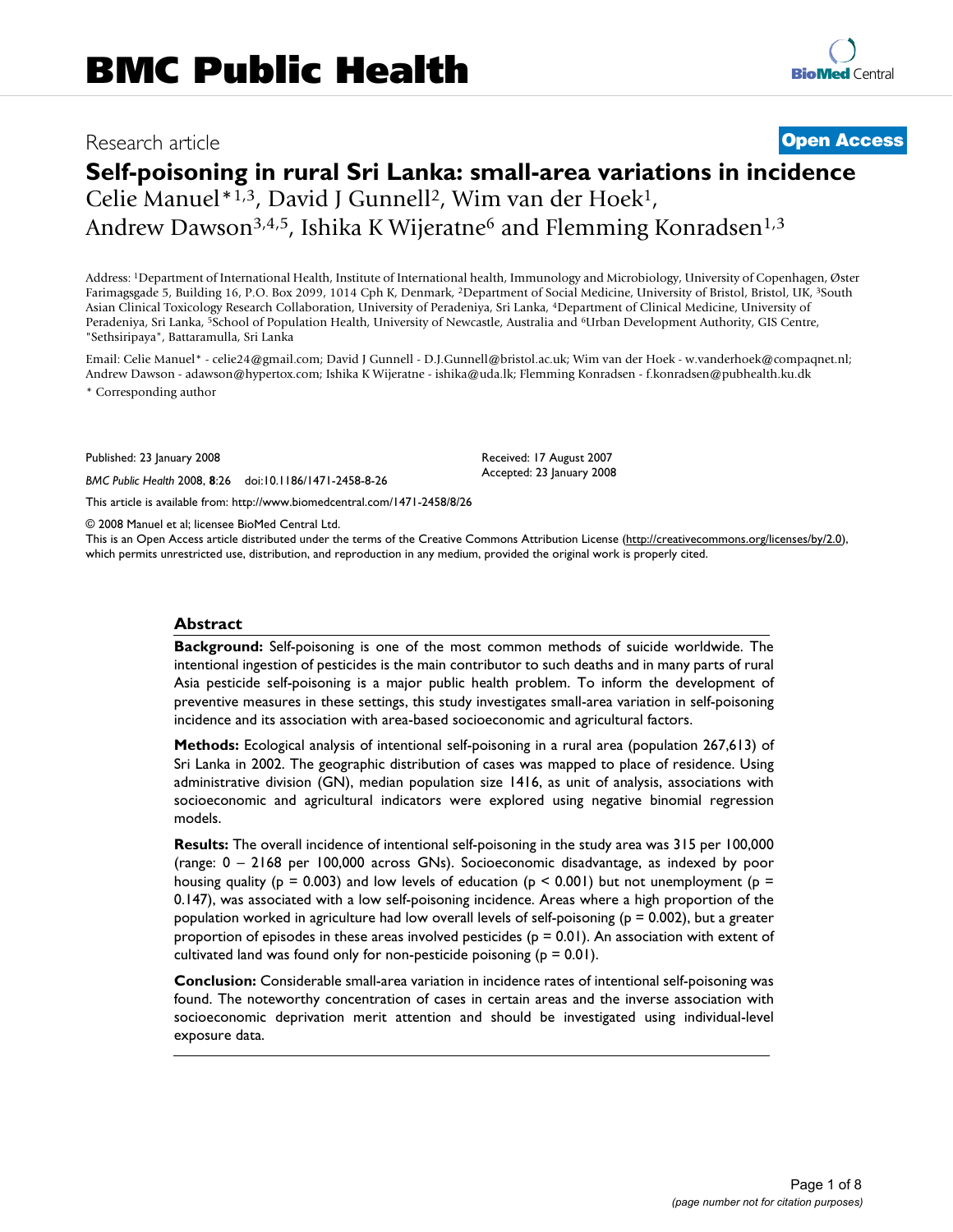## **Background**

Self-poisoning is one of the most common methods of suicide and self-harm worldwide. In many developing countries, the intentional ingestion of highly toxic yet easily available products, especially pesticides, causes a high burden of premature death and disability. An estimated 300,000 annual deaths from pesticide self-poisoning in Asia alone establishes this as a major public health problem [1].

Sri Lanka is a case in point. About 60% of suicides in Sri Lanka are caused by intentional self-poisoning and – of these – 90% are due to deliberate pesticide ingestion [2]. Most studies of self-poisoning in Sri Lanka are hospital based, focussing on patient characteristics or the toxicological aspects of ingested poisons [3-5]. Only a few have dealt with social determinants and cultural meanings of self-poisoning [6-8], while none to date have investigated whether area characteristics are associated with the incidence of self-poisoning and use of pesticides for selfharm. Little is known about the influence in Sri Lanka of social deprivation or availability of means, though these factors have been shown to be relevant determinants of self-harm and suicide elsewhere [9-11].

The clarification of such associations in rural Asia is essential to advance our understanding of the determinants of self-poisoning and thereby guide the development of appropriate preventive strategies.

This study investigates the geographical variations in incidence of self-poisoning, in particular pesticide self-poisoning, in a rural area of Sri Lanka. Furthermore, it explores the value of area-based agricultural and socioeconomic factors in explaining these variations.

## **Methods**

#### *Study area and data collection*

The study area, with a population of 267,613 above ten years of age, is located in the dry-zone of southern Sri Lanka (see Figure 1). It is a rural agricultural area dominated by subsistence farmers involved in irrigated rice cultivation. Vegetables, bananas and sugarcane are also cultivated in some areas. In non-irrigated areas, traditional slash-and-burn cultivation is practiced in small plots of land ("chenas").

Data were collected for all self-poisoning admissions in 2002 to the nine government hospitals in the study area. The medical records of all in-patients were examined to identify intentional self-poisoning cases, as determined by the attending medical officer. Information was extracted on sex, age, place of residence, type of poison ingested, and outcome (discharged, transferred or died).



**Figure 1** Intentional self-poisoning incidence per 100.000 inhabitants (2002).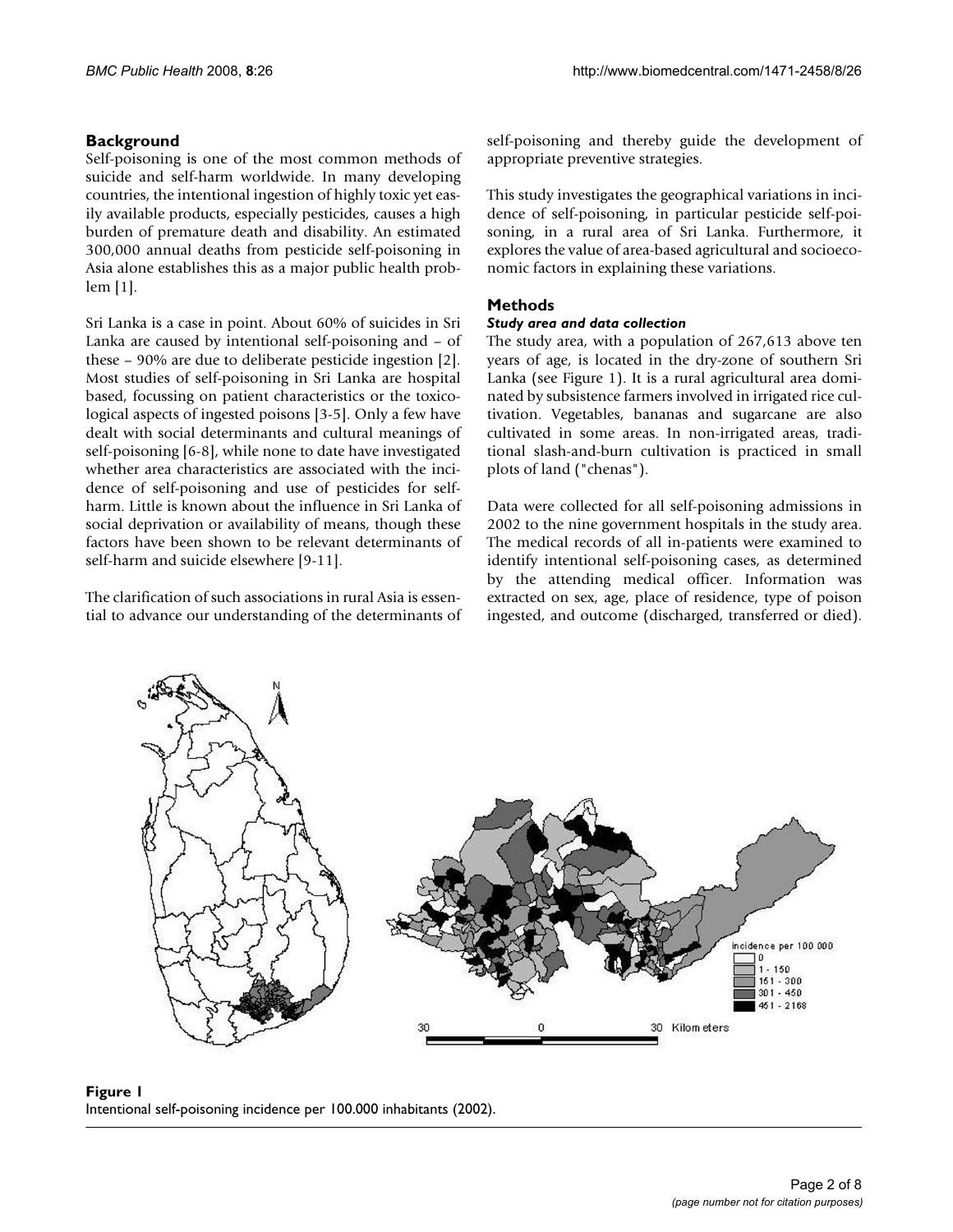Names of patients were not recorded due to ethical constraints, which makes data episode- rather than personbased. The same research assistant was responsible for the data collection from all hospitals.

Each case was assigned to a Grama Niladhari (GN) division (median population 1416, range 214 to 5804), the smallest administrative unit in Sri Lanka, according to the place of residence (i.e. village) recorded in their hospital records. For some cases, identification of the appropriate GN was complicated due to (i) ambiguous translations of Sinhala place names, and (ii) identically named villages located in different administrative areas. In such cases, maps of 1:50,000 scale from the Survey Department of Sri Lanka were examined to identify locations of villages and decide the specific GNs most likely (in terms of proximity) to present cases to the respective hospitals. For six villages, assignment to either of two neighbouring GNs was possible. Such GNs were combined to create single areas. Local government officials and hospital staff were asked to assist personally in the identification of GNs for the remaining unknown villages.

To ensure that all cases of hospital-presenting intentional self-poisoning from the geographic area were included in the study, the study area was restricted to those GNs where the majority of inhabitants were considered likely to visit only the hospitals covered by the data collection. Peripheral GNs were only included in the study area if the distance to the nearest hospital and the road infrastructure made it unlikely that inhabitants would seek treatment in out-of-area hospitals.

There were 929 admissions with intentional self-poisoning to the nine hospitals in 2002. Of these, 17 cases transferred between two hospitals *within* the study area and were therefore deleted from the file of the referring hospital to avoid double-counting. Cases residing in GNs not classified as belonging to the catchment area  $(n = 33)$ , as well as cases for which a GN of residence could not be established ( $n = 35$ ), were also excluded, reducing the number of self-poisoning cases in the study area to 844. In total there were 189 GNs in our main analysis.

#### *Exposure variables*

To explore the association of intentional self-poisoning with area level characteristics, GN-based indicators of socioeconomic position were extracted from the 2001 national household census [12]. The variables included: (i) educational attainment (percentage of the population above 15 years having completed secondary school); (ii) unemployment (percentage of the economically active population who were unemployed); and (iii) a composite variable for housing quality incorporating census data on four indicators: permanence of outer wall material, availability of a water-seal toilet, protected source of drinking water and use of electricity as the principal source of lighting. Each variable in the composite index was dichotomised and given a score of either 0 or 1, with 1 indicating poorer housing quality. The final housing score was calculated as the sum of these four indicators.

In addition, two agricultural variables were included as crude markers of pesticide availability in line with other developing-country studies on suicide [10,13]. These were: (i) agricultural population – the percentage of the economically active population employed in agriculture and forestry as recorded in the 2001 national census; and (ii) the proportion of cultivated land. Land-use data are based on analysis of remotely sensed Landsat images from 2003 obtained from the International Water Management Institute (IWMI), Colombo, Sri Lanka.

#### *Analyses*

Age group- and sex-specific incidence rates of intentional self-poisoning for each area were calculated using the census-derived population figures for each GN. The relatively small number of cases precluded examination of individual age-bands. Age was therefore recoded as '10–24 years' and '25 years and above', using the median age of cases as cut-off value. No cases of intentional self-poisoning below 10 years of age were reported.

We used STATA 8.0 (Stata Corp., College Station, TX) to investigate associations between area-based exposure variables and rates of intentional self-poisoning. To determine the most appropriate model for the data, we explored both Poisson and negative binomial regression models. Incidence rate ratios (IRRs) were estimated across quartiles of each exposure variable, using the lowest exposure as the reference category. Associations between selfpoisoning and exposure were investigated for total selfpoisoning, as well as for pesticide and non-pesticide selfpoisoning separately, controlling for age and sex in all models.

To investigate the possible impact of cross-boundary treatment-seeking amongst people living in GNs on the boundary of the study area (i.e. that they might seek treatment in hospitals outside the study area and therefore not be identified in the data collection), a sensitivity analysis was conducted excluding all peripheral GNs ( $N = 45$ ).

Maps of incidence were produced using the ArcView 3.3 Geographic Information System (GIS) software.

# **Results**

# *Study sample*

Altogether, 844 cases from the study catchment area presented to hospital for treatment of intentional self-poi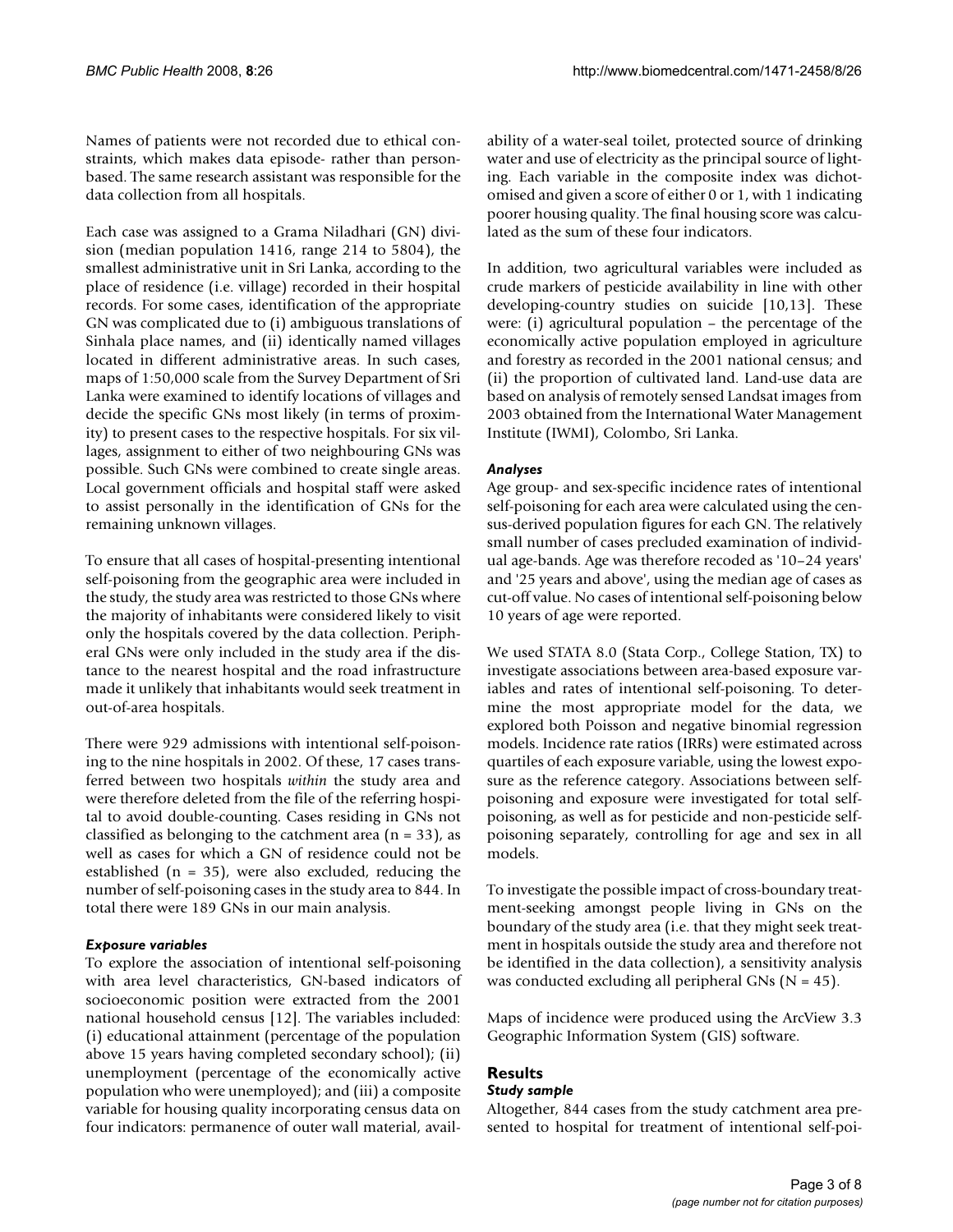soning during 2002. By far the most common poisons ingested (irrespective of outcome) were pesticides (55.8% of cases), the majority of which were organophosphorus insecticides. Other common ingestions were kerosene oil (10.2%), poisonous plants (8.5%) and medicinal drugs (7.6%). The type of poison was unidentifiable for 15.6% of cases and these were classified as non-pesticide self-poisonings in the analysis. Only one of the 844 cases had taken more than one type of poison simultaneously. Pesticides were the cause of 90% (37/41) of deaths.

#### *Incidence*

The overall incidence of self-poisoning in the study area in 2002 was 315 per 100,000 inhabitants above ten years of age. Incidence in males was higher than in females (330 vs. 299 per 100,000) and more than twice as high in 10– 24 year olds vs. those aged ≥25 (439 vs. 202 per 100,000). Intentional self-poisoning resulted in death in 41 cases, generating an overall fatal self-poisoning rate of 15.3 per 100,000.

The geographic distribution of self-poisoning in the study area, presented in Figure 1, shows some evidence of clustering. Over one fifth of GNs (40/189) had incidences of more than 500 per 100,000 inhabitants, thus accounting for 54% of cases  $(453/844)$  yet only 22% of the at-risk population. Nine GNs had incidence rates higher than 1000 per 100,000.

#### *Associations between self-poisoning incidence and exposure variables*

Table 1 documents the socioeconomic and agricultural characteristics of the study area. The unemployment rate at the time of census was approximately 8%, and less than a quarter of those aged ≥15 years had completed secondary school education. Over half the population were involved in agricultural work.

To determine the best model for the data, we explored associations between intentional self-poisoning and the socioeconomic and agricultural exposure variables using both Poisson and negative binomial regression models.

The differences in results for the two types of regression analyses were negligible. However, the analyses indicated statistically significant extra-Poisson variation ( $\alpha$  > 0, p < 0.0001), and in the following, the results of the negative binomial regression analysis are therefore reported.

Table 2 shows the results of the regression analysis. There is clear evidence that the incidence of self-poisoning was lower in areas characterised by poorer socioeconomic conditions and where a large proportion of the population were employed in agriculture. Higher levels of unemployment and agricultural land-use were not associated with overall self-poisoning.

Separate analyses for pesticide vs. non-pesticide self-poisoning, respectively, revealed that the overall patterns were mainly determined by associations with non-pesticide poisoning. Interestingly, all exposure variables, including unemployment and agricultural land-use, were strongly associated with non-pesticide poisoning, while only education maintained a significant association with pesticide self-poisoning ( $p = 0.015$ ). Further analysis investigating the correlation between agricultural population and the proportion of self-poisonings that specifically involved pesticides showed, however, that pesticides were used in a greater proportion of self-poisoning episodes in areas where relatively larger proportions of the population were employed in agriculture (Spearman's rho  $= 0.17$ ,  $p = 0.01$ ).

In additional models, we examined whether the associations of self-poisoning with the agricultural factors might be confounded by socioeconomic conditions but found no indication of this. For example, the relative risk of selfpoisoning in areas with larger agricultural populations adjusted for the effect of housing quality showed the same protective trend as pre-adjustment: 1.0, 0.78 (0.60–1.01); 0.75  $(0.55-1.02)$ ; 0.63  $(0.46-0.86)$ ,  $(p = 0.11)$ . We further investigated whether associations differed in males and females, and between age groups, by adding interaction terms to the models. No evidence of effect modification was found; the p-value for interaction between sex

|  |  | Table 1: Distribution of area-based exposure variables |  |  |
|--|--|--------------------------------------------------------|--|--|
|  |  |                                                        |  |  |

| <b>Exposure</b>                                                |      |       |           |        |             |  |  |  |  |
|----------------------------------------------------------------|------|-------|-----------|--------|-------------|--|--|--|--|
|                                                                | N    | Mean  | <b>SD</b> | Median | Range       |  |  |  |  |
| Housing Quality (score out of 4)                               | 189  | l.68  | 1.36      |        | $(0-4)$     |  |  |  |  |
| Unemployment (%)                                               | 189  | 8.55  | 5.05      | 8      | $(0-27)$    |  |  |  |  |
| Education (% of $>15$ year olds completing $2^{\circ}$ school) | 189  | 23.39 | 9.55      | 22     | $(6 - 54)$  |  |  |  |  |
| Agricultural Population (%)                                    | 189  | 57.20 | 21.2      | 63     | $(5-94)$    |  |  |  |  |
| Agricultural Land-use (%)                                      | 1852 | 71.01 | 31.47     | 87     | $(4 - 100)$ |  |  |  |  |

1Exposure measured in 2001, except agricultural land-use measured in 2003

2Data on land-use were complete only for 185 GNs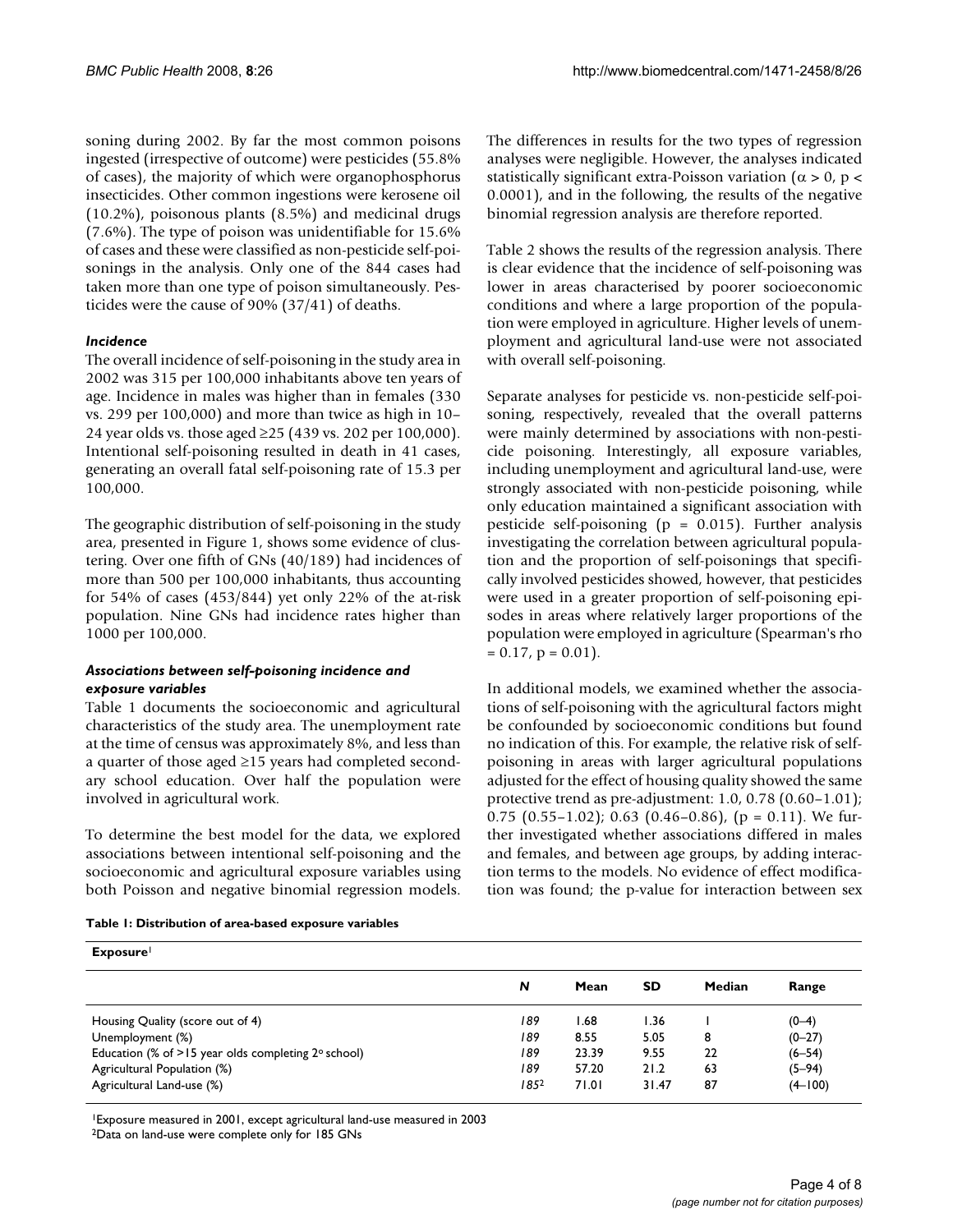|                                |                                                                                                                                                                                                                                                                                                                                                                                                                                                                                                                                                                                                                                                                                                                                                                                                                | <b>TOTAL 2002</b> |                 |                      | <b>PESTICIDES 2002</b> |                 |             | <b>NON-PESTICIDES 2002</b> |                 |                         |
|--------------------------------|----------------------------------------------------------------------------------------------------------------------------------------------------------------------------------------------------------------------------------------------------------------------------------------------------------------------------------------------------------------------------------------------------------------------------------------------------------------------------------------------------------------------------------------------------------------------------------------------------------------------------------------------------------------------------------------------------------------------------------------------------------------------------------------------------------------|-------------------|-----------------|----------------------|------------------------|-----------------|-------------|----------------------------|-----------------|-------------------------|
| <b>Exposure</b>                |                                                                                                                                                                                                                                                                                                                                                                                                                                                                                                                                                                                                                                                                                                                                                                                                                | IRR <sup>1</sup>  | 95CI            | p-value <sup>2</sup> | IRR <sup>1</sup>       | 95CI            | $p-value^2$ | IRR <sup>1</sup>           | 95CI            | $p$ -value <sup>2</sup> |
| <b>Housing Score3</b>          | [0]                                                                                                                                                                                                                                                                                                                                                                                                                                                                                                                                                                                                                                                                                                                                                                                                            |                   |                 |                      |                        |                 |             |                            |                 |                         |
|                                | $[1] % \centering \includegraphics[width=0.9\textwidth]{images/TrDiM-Architecture.png} % \caption{The first two different values of $S$ and $S$ are shown in the left (upper) and the right (lower) and the right (lower) and the right (lower) and the right (lower) and the right (lower) and the right (lower) and the right (lower) and the right (lower) and the right (lower) and the right (lower) and the right (lower) and the right (lower) and the right (lower) and the right (lower) and the right (lower) and the right (lower) and the right (lower) and the right (lower) and the right (lower) and the right (lower) and the right (lower) and the right (lower) and the right (lower) and the right (lower) and the right (lower) and the right (lower) and the right (lower) and the right$ | 0.73              | $(0.56 - 0.96)$ |                      | 0.71                   | $(0.52 - 0.97)$ |             | 0.79                       | $(0.56 - 1.12)$ |                         |
|                                | [2]                                                                                                                                                                                                                                                                                                                                                                                                                                                                                                                                                                                                                                                                                                                                                                                                            | 0.72              | $(0.53 - 0.98)$ |                      | 0.82                   | $(0.58 - 1.16)$ |             | 0.63                       | $(0.42 - 0.95)$ |                         |
|                                | $[3-4]$                                                                                                                                                                                                                                                                                                                                                                                                                                                                                                                                                                                                                                                                                                                                                                                                        | 0.65              | $(0.51 - 0.84)$ | 0.003                | 0.90                   | $(0.68 - 1.20)$ | 0.817       | 0.43                       | $(0.30 - 0.62)$ | < 0.001                 |
| Education <sup>4</sup>         | $(29 - 54%)$                                                                                                                                                                                                                                                                                                                                                                                                                                                                                                                                                                                                                                                                                                                                                                                                   |                   |                 |                      |                        |                 |             |                            |                 |                         |
|                                | $(22 - 28%)$                                                                                                                                                                                                                                                                                                                                                                                                                                                                                                                                                                                                                                                                                                                                                                                                   | 0.83              | $(0.64 - 1.07)$ |                      | 0.78                   | $(0.58 - 1.04)$ |             | 0.90                       | $(0.63 - 1.27)$ |                         |
|                                | $(17 - 21%)$                                                                                                                                                                                                                                                                                                                                                                                                                                                                                                                                                                                                                                                                                                                                                                                                   | 0.63              | $(0.48 - 0.82)$ |                      | 0.57                   | $(0.42 - 0.77)$ |             | 0.71                       | $(0.50 - 1.02)$ |                         |
|                                | $(6 - 16%)$                                                                                                                                                                                                                                                                                                                                                                                                                                                                                                                                                                                                                                                                                                                                                                                                    | 0.61              | $(0.46 - 0.82)$ | < 0.001              | 0.76                   | $(0.55 - 1.05)$ | 0.015       | 0.43                       | $(0.27 - 0.67)$ | 0.002                   |
| <b>Unemployment</b>            | $(0 - 4%)$                                                                                                                                                                                                                                                                                                                                                                                                                                                                                                                                                                                                                                                                                                                                                                                                     |                   |                 |                      |                        |                 |             |                            |                 |                         |
|                                | $(5 - 7%)$                                                                                                                                                                                                                                                                                                                                                                                                                                                                                                                                                                                                                                                                                                                                                                                                     | 1.23              | $(0.92 - 1.64)$ |                      | 1.13                   | $(0.83 - 1.54)$ |             | I.45                       | $(0.96 - 2.19)$ |                         |
|                                | $(8 - 10\%)$                                                                                                                                                                                                                                                                                                                                                                                                                                                                                                                                                                                                                                                                                                                                                                                                   | 1.23              | $(0.90 - 1.69)$ |                      | 1.07                   | $(0.75 - 1.51)$ |             | 1.52                       | $(0.97 - 2.38)$ |                         |
|                                | $(11 - 27%)$                                                                                                                                                                                                                                                                                                                                                                                                                                                                                                                                                                                                                                                                                                                                                                                                   | 1.29              | $(0.96 - 1.72)$ | 0.147                | 0.95                   | $(0.68 - 1.33)$ | 0.609       | 1.90                       | $(1.26 - 2.86)$ | 0.004                   |
| <b>Agricultural Population</b> | $(5 - 44%)$                                                                                                                                                                                                                                                                                                                                                                                                                                                                                                                                                                                                                                                                                                                                                                                                    |                   |                 |                      |                        |                 |             |                            |                 |                         |
|                                | $(45 - 62%)$                                                                                                                                                                                                                                                                                                                                                                                                                                                                                                                                                                                                                                                                                                                                                                                                   | 0.77              | $(0.59 - 0.99)$ |                      | 0.78                   | $(0.58 - 1.05)$ |             | 0.80                       | $(0.57 - 1.12)$ |                         |
|                                | $(63 - 73%)$                                                                                                                                                                                                                                                                                                                                                                                                                                                                                                                                                                                                                                                                                                                                                                                                   | 0.72              | $(0.54 - 0.95)$ |                      | 0.88                   | $(0.64 - 1.21)$ |             | 0.56                       | $(0.38 - 0.83)$ |                         |
|                                | $(74 - 94%)$                                                                                                                                                                                                                                                                                                                                                                                                                                                                                                                                                                                                                                                                                                                                                                                                   | 0.59              | $(0.45 - 0.78)$ | 0.002                | 0.80                   | $(0.59 - 1.08)$ | 0.396       | 0.41                       | $(0.28 - 0.61)$ | < 0.001                 |
| <b>Agricultural land-use</b>   | $(0 - 44\%)$                                                                                                                                                                                                                                                                                                                                                                                                                                                                                                                                                                                                                                                                                                                                                                                                   |                   |                 |                      |                        |                 |             |                            |                 |                         |
|                                | $(45 - 86%)$                                                                                                                                                                                                                                                                                                                                                                                                                                                                                                                                                                                                                                                                                                                                                                                                   | 1.92              | $(1.44 - 2.56)$ |                      | 1.61                   | $(1.17 - 2.20)$ |             | 2.44                       | $(1.59 - 3.74)$ |                         |
|                                | $(87 - 98%)$                                                                                                                                                                                                                                                                                                                                                                                                                                                                                                                                                                                                                                                                                                                                                                                                   | 1.17              | $(0.87 - 1.57)$ |                      | 0.83                   | $(0.59 - 1.17)$ |             | 1.78                       | $(1.15 - 2.76)$ |                         |
|                                | $(99 - 100\%)$                                                                                                                                                                                                                                                                                                                                                                                                                                                                                                                                                                                                                                                                                                                                                                                                 | 1.17              | $(0.88 - 1.56)$ | 0.374                | 0.99                   | $(0.72 - 1.36)$ | 0.357       | 1.59                       | $(1.03 - 2.44)$ | 0.013                   |

**Table 2: Age- and sex-adjusted associations between self-poisoning and exposure variables**

<sup>1</sup> All IRRs are adjusted for age and sex

 $2$  p-values are given for the association with the uncategorised variables. IRRs are given for each quartile of the exposure variable

<sup>3</sup> Housing score: a higher score denotes higher housing deprivation, i.e. poorer quality housing indicating lower socioeconomic status

4 Education: percentage of the population above 15 yrs of age having completed secondary school, i.e. a lower percentage indicating lower socioeconomic status

and education with respect to their effect on overall rates of self-poisoning was  $p = 0.58$ ; likewise, the p-value for interaction between age and education was p = 0.98.

A sensitivity analysis was conducted to determine whether exclusion of the 45 GNs around the border of the study area -and thereby the risk of cross-boundary treatment seeking – influenced our key findings. The overall self-poisoning rate in the peripheral GNs was 224 per 100,000, somewhat lower than that of the complete study area (315 per 100,000). Exclusion of these areas, however, did not materially alter any of the findings reported in Table 2. For example, the IRRs for the overall incidence of selfpoisoning across categories of poorer housing quality were still higly significant: 1.00; 0.83 (0.62–1.10); 0.72  $(0.52-1.00)$ ; 0.66  $(0.49-0.88)$  p = 0.002 (other results not shown).

## **Discussion**

To the best of our knowledge, this is the first analysis of the geographic variations in the incidence of self-poisoning in rural Asia. Likewise, it is the first study in rural Asia to analyse the association of area-based socioeconomic and agricultural characteristics with the incidence of selfpoisoning.

#### *Main findings*

The overall rate of intentional self-poisoning in the study area was 315 per 100,000 inhabitants, confirming the high rates reported from other Sri Lankan studies [14,15]. The distribution of cases varied considerably across GNs (range 0–2168 per 100,000, median 234 per 100,000), and the disproportionately high contribution to self-poisoning incidence by a fairly small number of GNs suggests that the spatial variation may not be random. This is supported by the fact that nine of the top-incidence GNs in 2002 also ranked in the top 10% of self-poisoning incidence GNs in each of the preceding 3 years (1999–2001) [16]. However, as the numbers of self-poisoning cases per GN predominately remain quite small, no strong conclusions can be drawn.

Our investigations of the association of self-poisoning with area level markers of socioeconomic and agricultural conditions yielded surprising results. For instance, the finding that areas characterised by high levels of socioeconomic deprivation tended to have lower rates of self-poisoning is at odds with the research from high-income countries where area levels of socioeconomic deprivation are in general positively associated with risk of self-harm [9,17]. The role of socioeconomic deprivation in the aeti-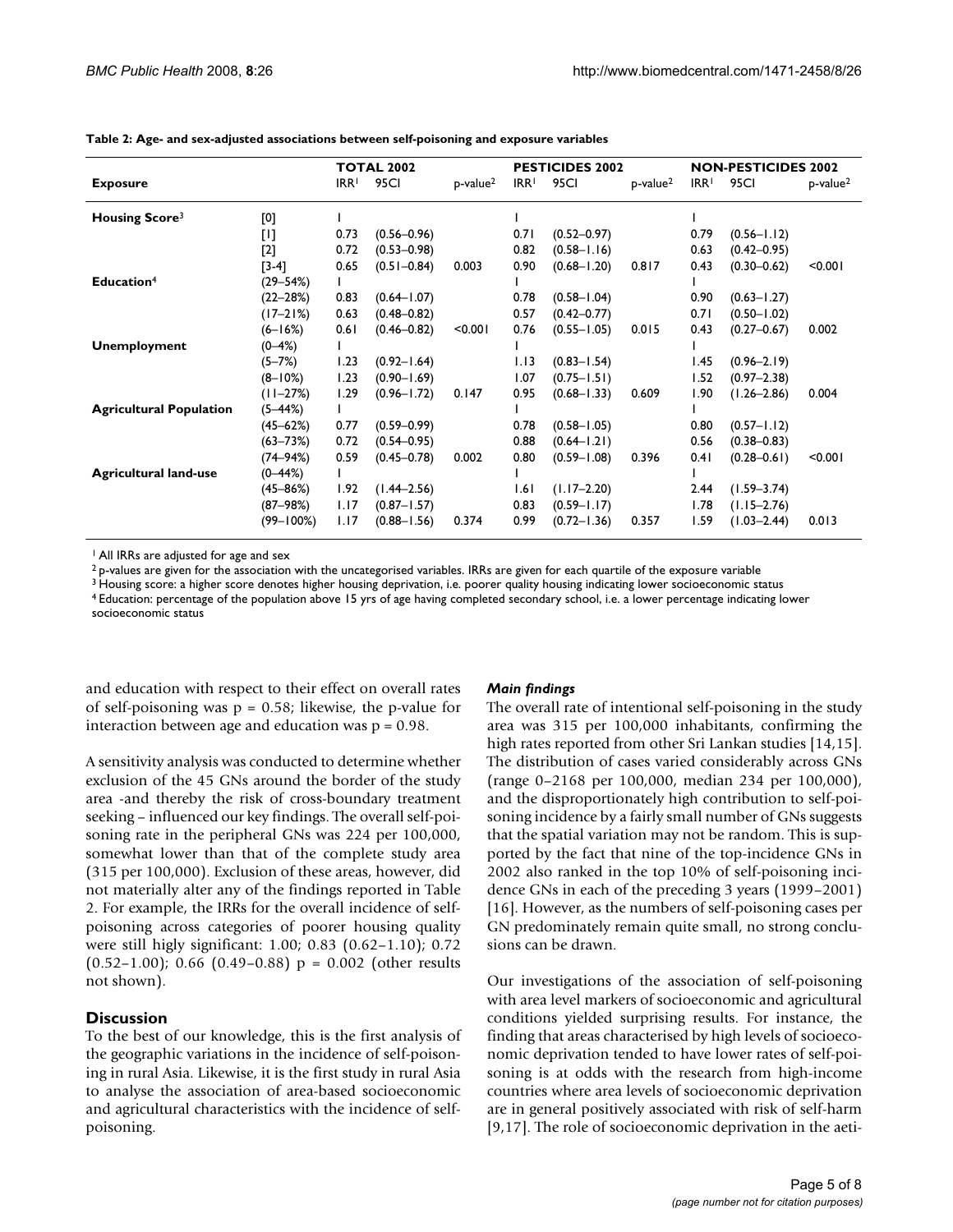ology of self-harm may well be different in rural Asia. Certainly, the causal pathway is complex, as suggested in this study by the divergence in associations of the different measures of socioeconomic status (education and housing vs. unemployment). Previous Sri Lankan studies support this view. For example, in a case control study of selfharm conducted in 1999, Thalagala and Fernando [18] reported an increased risk among those with higher levels of education (OR 1.8 95%CI 1.1 to 2.9), although low income was also associated with increased risk. Van der Hoek and Konradsen [19] in their case control study of pesticide self-poisoning conducted within the current study area reported no association between socioeconomic position or debt and self-poisoning, although they did find a protective effect of higher levels of education. The only previous ecological study of suicidal behaviour in Sri Lanka [20] examined associations with suicide at a high level of geographic aggregation (22 districts of Sri Lanka, total population 12,7 million). The author found no association between literacy or urbanization with suicide, but reported that high levels of unemployment were associated with lower suicide rates.

It is possible that different markers of socioeconomic deprivation are associated with self-harm through separate pathways and also that the effect of the various socioeconomic indicators may vary from context to context. For instance, in farming communities, unemployment may be of a seasonal nature affecting large parts of the community at the same time, thereby entailing fewer social and psychological consequences than in urbanised areas. Similarly, in theory, the composite indicator 'housing quality' may not expose the same aspects of socioeconomic status in urban and rural areas due to differences either in construction costs or community availability of electricity and protected drinking water.

Future studies of self-harm in developing countries should assess such issues and consider plausible explanatory pathways using individual level data.

The role of the agricultural factors is similarly complex. We found that GNs with a relatively high proportion of the population involved in agriculture had lower rates of self-poisoning, while the reverse association was seen in relation to the proportion of cultivated land.

This may be due to the variables not, in fact, being clear indicators of pesticide accessibility. 'Agricultural land-use' covers different types of crop with varying requirements of pesticide application, while 'population employed in agriculture' similarly includes farmers involved in different types of cultivation. Detailed information on specific crop-types from agricultural surveys as employed in a methodologically comparable study from Brazil [13]

might have provided more accurate indicators of pesticide usage. Lin and Lu [10] have previously used 'percentage of the population employed in agriculture' as an indicator of pesticide accessibility in Taiwan. A strong positive association of this variable with suicide by intentional ingestion of pesticides, led the authors to conclude that the easy availability of pesticides influenced their usage for selfharm. In support of this, our findings show that the relative contribution of pesticide ingestion in self-poisoning episodes was larger in areas with large agricultural populations.

#### *Strengths and Limitations*

We carried out detailed medical record searches to identify all cases of self-poisoning and used small-area level census and satellite image data to characterise the study area. The last census in Sri Lanka was carried out in 2001 and satellite images were taken in 2003, so our data on the characteristics of the study area correspond closely in time to the measurement of intentional self-poisoning. The low level of aggregation (median population 1416) more accurately describes the ecological exposure of the individuals studied, reducing though not entirely avoiding the inherent susceptibility of area-based studies using aggregate data to ecological bias. While using smaller areas for analysis gave a higher statistical power to detect associations (due to a larger number of analysed units), the small number of events per GN reduced precision of the incidence rate estimates. A further concern is the issue of spatial autocorrelation, if the patterns of self-poisoning in a GN are influenced by self-poisoning in neighbouring areas simply by virtue of their spatial proximity. Such correlation may potentially affect the results of the regression analyses, and it would be useful to assess and control for this in future studies [21].

There are a number of further limitations to our analysis. First, hospital admission data may not satisfactorily capture the incidence of self-poisoning in the community. Varying accuracy in hospital records may affect the identification of cases both with regard to whether self-poisoning was intentional or accidental, and with regard to the type of poison ingested. Also, hospital presentation may not occur in cases of minor poisoning or those episodes resulting in death before hospital treatment can be sought, while some severe poisonings may have been taken directly to larger better-equipped hospitals outside the study area. The associations with area characteristics are, however, only likely to be biased if missing data are more common in certain areas. For instance, if the lower rates of self-poisoning in areas of socioeconomic deprivation were observed simply due to reduced hospital access in such areas the resultant associations might entirely be the effect of selection bias. However, we find no reason to suppose that access to hospitals or treatment seeking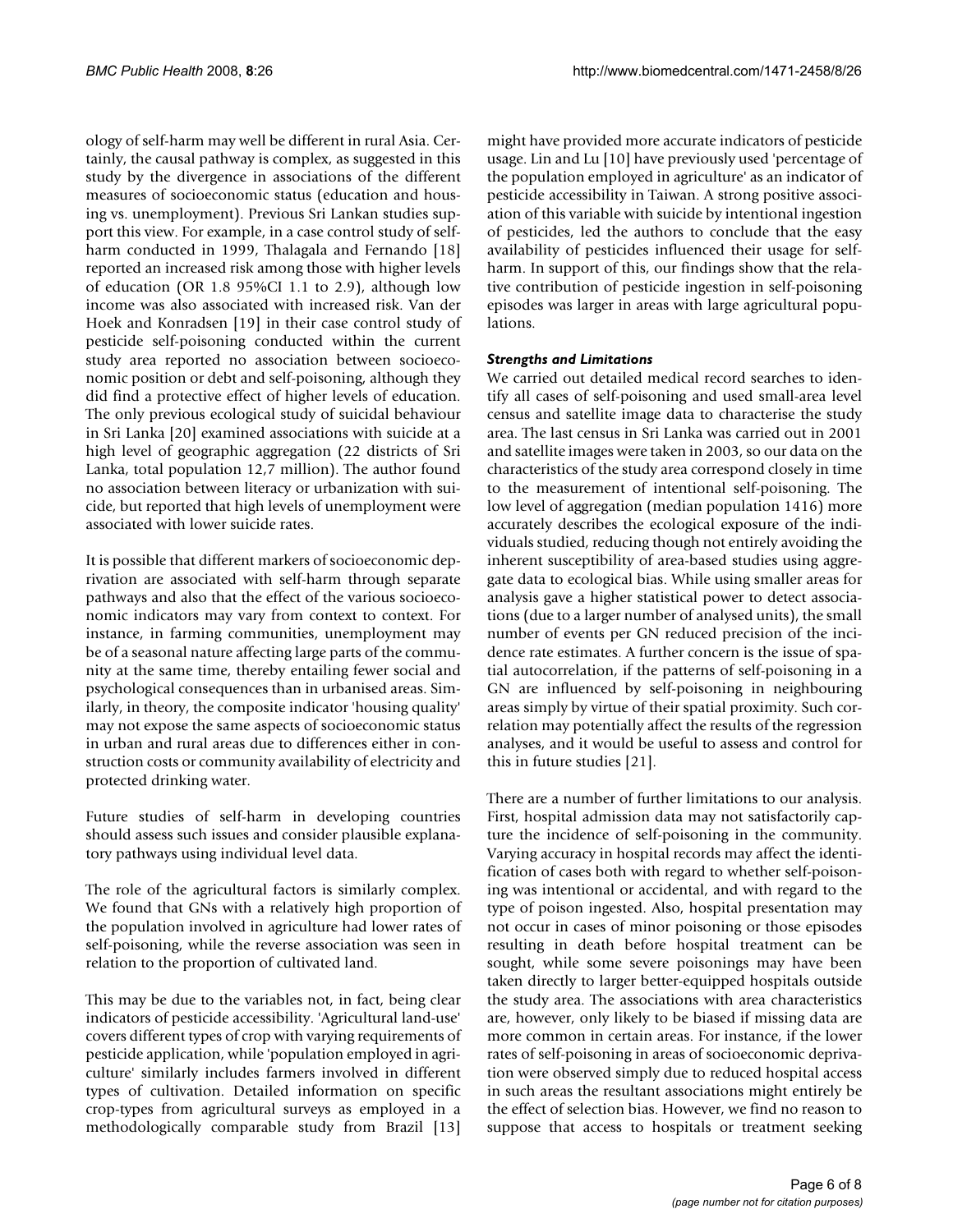might vary across the study area; hospital care is provided free of charge and all hospitals lie within a short and easy travelling distance of each other. Furthermore, our sensitivity analysis did not suggest an effect in peripheral GNs, where cross boundary treatment seeking might otherwise have been an issue. Second, we were unable to clearly identify repeated admissions for the same individual over the 12-month study period and this could potentially inflate rate estimates in some areas. Careful scrutiny of the case data with regard to sex, age and place of residence did not, however, suggest repetition of self-poisoning to be a problem. Third, some difficulties were encountered in assigning cases to GN-divisions. Any resulting misclassification is, however, likely to be random with respect to the exposure variables examined and so lead to an under-estimation of any associations.

#### **Conclusion**

We found substantial variation in small-area incidence of intentional self-poisoning, with some areas contributing a disproportionately high and troubling number of cases. The resulting incidence rates reaching well over 1000 per 100,000 population are worthy of acute attention. The unexpected pattern of associations of area-level socioeconomic and agricultural factors with intentional self-poisoning makes interpretation of their influence difficult. Of note, there were no strong ecological associations with patterns of intentional pesticide poisoning – the class of poisons which, because of their high case-fatality and common use for self-harm, are the cause of most health concern in developing nations. Other, and more specific, determinants of self-harm behaviour in low- and middle income countries, which are presumably individual rather than contextual in nature, need to be explored. The identification of high-incidence areas could effectively be used to guide such future research efforts on determinants of intentional self-poisoning.

#### **Competing interests**

The author(s) declare that they have no competing interests.

#### **Authors' contributions**

CM, DG, WvdH, AHD and FK were involved in designing the study and the format for data collection. CM, WvdH and FK were responsible for the data collection. CM was mainly responsible for data handling and quality assurance. IKW facilitated access to secondary information, produced maps of the study area and provided inputs to the descriptive analysis. CM and DG conducted the data analysis. CM produced the first version of the draft paper and produced revisions following contributions from DG, WvdH, FK, and AHD. All authors approved the final manuscript.

#### **Acknowledgements**

The assistance of DGM Pushpalatha in the collection of hospital admission data was indispensable, as was the help of Dilani Pinnaduwa, Nilupa Herath, Manjula Weerasinghe, Ravi Peiris and Lal Muthuwatte in acquiring data and information necessary for data handling. We also thank Michael Eddleston for valuable comments.

#### **References**

- 1. Gunnell D, Eddleston M: **[Suicide by intentional ingestion of pes](http://www.ncbi.nlm.nih.gov/entrez/query.fcgi?cmd=Retrieve&db=PubMed&dopt=Abstract&list_uids=14681240)[ticides: a continuing tragedy in developing countries.](http://www.ncbi.nlm.nih.gov/entrez/query.fcgi?cmd=Retrieve&db=PubMed&dopt=Abstract&list_uids=14681240)** *Int J Epidemiol* 2003, **32:**902-909.
- 2. **Mode of Suicide 2005.** *Sri Lankan Police Services, Crime Trends* 2005.
- 3. de Silva HJ, Kasturiaratchi N, Seneviratne SL, Senaratne DC, Molagoda A, Ellawala NS: **[Suicide in Sri Lanka: points to ponder.](http://www.ncbi.nlm.nih.gov/entrez/query.fcgi?cmd=Retrieve&db=PubMed&dopt=Abstract&list_uids=11006615)** *Ceylon Medical Journal* 2000, **45:**17-24.
- 4. Eddleston M, Gunnell D, Karunaratne A, de SD, Sheriff MH, Buckley NA: **[Epidemiology of intentional self-poisoning in rural Sri](http://www.ncbi.nlm.nih.gov/entrez/query.fcgi?cmd=Retrieve&db=PubMed&dopt=Abstract&list_uids=16319413) [Lanka.](http://www.ncbi.nlm.nih.gov/entrez/query.fcgi?cmd=Retrieve&db=PubMed&dopt=Abstract&list_uids=16319413)** *Br J Psychiatry* 2005, **187:**583-584.
- Eddleston M, Eyer P, Worek F, Mohamed F, Senarathna L, von ML, Juszczak E, Hittarage A, Azhar S, Dissanayake W, Sheriff MH, Szinicz L, Dawson AH, Buckley NA: **[Differences between organophos](http://www.ncbi.nlm.nih.gov/entrez/query.fcgi?cmd=Retrieve&db=PubMed&dopt=Abstract&list_uids=16243090)[phorus insecticides in human self-poisoning: a prospective](http://www.ncbi.nlm.nih.gov/entrez/query.fcgi?cmd=Retrieve&db=PubMed&dopt=Abstract&list_uids=16243090) [cohort study.](http://www.ncbi.nlm.nih.gov/entrez/query.fcgi?cmd=Retrieve&db=PubMed&dopt=Abstract&list_uids=16243090)** *Lancet* 2005, **366:**1452-1459.
- 6. Konradsen F, Hoek W, Peiris P: **[Reaching for the bottle of pesti](http://www.ncbi.nlm.nih.gov/entrez/query.fcgi?cmd=Retrieve&db=PubMed&dopt=Abstract&list_uids=16165259)[cide-A cry for help. Self-inflicted poisonings in Sri Lanka.](http://www.ncbi.nlm.nih.gov/entrez/query.fcgi?cmd=Retrieve&db=PubMed&dopt=Abstract&list_uids=16165259)** *Soc Sci Med* 2006, **62:**1710-1719.
- 7. Maracek J: **Young Women's Suicides In Sri Lanka: Cultural, Ecological and Psychological Factors.** *Asian Journal of Counselling* 2006, **13:**63-92.
- 8. Marecek J: **[Culture, gender, and suicidal behavior in Sri Lanka.](http://www.ncbi.nlm.nih.gov/entrez/query.fcgi?cmd=Retrieve&db=PubMed&dopt=Abstract&list_uids=9560168)** *Suicide Life Threat Behav* 1998, **28:**69-81.
- 9. Gunnell DJ, Peters TJ, Kammerling RM, Brooks J: **[Relation between](http://www.ncbi.nlm.nih.gov/entrez/query.fcgi?cmd=Retrieve&db=PubMed&dopt=Abstract&list_uids=7627035) [parasuicide, suicide, psychiatric admissions, and socioeco](http://www.ncbi.nlm.nih.gov/entrez/query.fcgi?cmd=Retrieve&db=PubMed&dopt=Abstract&list_uids=7627035)[nomic deprivation.](http://www.ncbi.nlm.nih.gov/entrez/query.fcgi?cmd=Retrieve&db=PubMed&dopt=Abstract&list_uids=7627035)** *BMJ* 1995, **311:**226-230.
- 10. Lin JJ, Lu TH: **[Association between the accessibility to lethal](http://www.ncbi.nlm.nih.gov/entrez/query.fcgi?cmd=Retrieve&db=PubMed&dopt=Abstract&list_uids=16889450) [methods and method-specific suicide rates: An ecological](http://www.ncbi.nlm.nih.gov/entrez/query.fcgi?cmd=Retrieve&db=PubMed&dopt=Abstract&list_uids=16889450) [study in Taiwan.](http://www.ncbi.nlm.nih.gov/entrez/query.fcgi?cmd=Retrieve&db=PubMed&dopt=Abstract&list_uids=16889450)** *J Clin Psychiatry* 2006, **67:**1074-1079.
- 11. Whitley E, Gunnell D, Dorling D, Smith GD: **[Ecological study of](http://www.ncbi.nlm.nih.gov/entrez/query.fcgi?cmd=Retrieve&db=PubMed&dopt=Abstract&list_uids=10521194) [social fragmentation, poverty, and suicide.](http://www.ncbi.nlm.nih.gov/entrez/query.fcgi?cmd=Retrieve&db=PubMed&dopt=Abstract&list_uids=10521194)** *BMJ* 1999, **319:**1034-1037.
- 12. Sri Lankan Department of Census and Statistics: **Census of Population and Housing 2001. Final Results.** *Colombo, Sri Lanka* 2004.
- 13. Faria NM, Victora CG, Meneghel SN, de Carvalho LA, Falk JW: **[Sui](http://www.ncbi.nlm.nih.gov/entrez/query.fcgi?cmd=Retrieve&db=PubMed&dopt=Abstract&list_uids=17096040)[cide rates in the State of Rio Grande do Sul, Brazil: associa](http://www.ncbi.nlm.nih.gov/entrez/query.fcgi?cmd=Retrieve&db=PubMed&dopt=Abstract&list_uids=17096040)tion with socioeconomic, cultural, and agricultural factors.** *Cad Saude Publica* 2006, **22:**2611-2621.
- 14. Eddleston M, Sudarshan K, Senthilkumaran M, Reginald K, Karalliedde L, Senarathna L, de SD, Rezvi Sheriff MH, Buckley NA, Gunnell D: **[Patterns of hospital transfer for self-poisoned patients in](http://www.ncbi.nlm.nih.gov/entrez/query.fcgi?cmd=Retrieve&db=PubMed&dopt=Abstract&list_uids=16628300) rural Sri Lanka: implications for estimating the incidence of [self-poisoning in the developing world.](http://www.ncbi.nlm.nih.gov/entrez/query.fcgi?cmd=Retrieve&db=PubMed&dopt=Abstract&list_uids=16628300)** *Bull World Health Organ* 2006, **84:**276-282.
- 15. van der Hoek W, Konradsen F, Athukorala K, Wanigadewa T: **[Pesti](http://www.ncbi.nlm.nih.gov/entrez/query.fcgi?cmd=Retrieve&db=PubMed&dopt=Abstract&list_uids=9460829)[cide poisoning: a major health problem in Sri Lanka.](http://www.ncbi.nlm.nih.gov/entrez/query.fcgi?cmd=Retrieve&db=PubMed&dopt=Abstract&list_uids=9460829)** *Soc Sci Med* 1998, **46:**495-504.
- 16. Manuel C: **Intentional Self-Poisoning in Rural Sri Lanka An Ecological Analysis.** University of Copenhagen; 2006.
- 17. Taylor R, Page A, Morrell S, Carter G, Harrison J: **[Socio-economic](http://www.ncbi.nlm.nih.gov/entrez/query.fcgi?cmd=Retrieve&db=PubMed&dopt=Abstract&list_uids=15572739) [differentials in mental disorders and suicide attempts in Aus](http://www.ncbi.nlm.nih.gov/entrez/query.fcgi?cmd=Retrieve&db=PubMed&dopt=Abstract&list_uids=15572739)[tralia.](http://www.ncbi.nlm.nih.gov/entrez/query.fcgi?cmd=Retrieve&db=PubMed&dopt=Abstract&list_uids=15572739)** *Br J Psychiatry* 2004, **185:**486-493.
- 18. Thalagala NI, Fernando DN: **Attempted Suicides in Kurunegala District - Circumstances and Risk Factors.** *College of Community Physicians of Sri Lanka* 2003, **8:**38-45.
- 19. van der Hoek W, Konradsen F: **[Risk factors for acute pesticide](http://www.ncbi.nlm.nih.gov/entrez/query.fcgi?cmd=Retrieve&db=PubMed&dopt=Abstract&list_uids=15941423) [poisoning in Sri Lanka.](http://www.ncbi.nlm.nih.gov/entrez/query.fcgi?cmd=Retrieve&db=PubMed&dopt=Abstract&list_uids=15941423)** *Trop Med Int Health* 2005, **10:**589-596.
- 20. Lester D: **[A regional analysis of suicide: the USA vs Sri Lanka.](http://www.ncbi.nlm.nih.gov/entrez/query.fcgi?cmd=Retrieve&db=PubMed&dopt=Abstract&list_uids=2500712)** *Soc Psychiatry Psychiatr Epidemiol* 1989, **24:**143-145.
- 21. Rasmussen S: **[Modelling of discrete spatial variation in epide](http://www.ncbi.nlm.nih.gov/entrez/query.fcgi?cmd=Retrieve&db=PubMed&dopt=Abstract&list_uids=15313544)[miology with SAS using GLIMMIX.](http://www.ncbi.nlm.nih.gov/entrez/query.fcgi?cmd=Retrieve&db=PubMed&dopt=Abstract&list_uids=15313544)** *Comput Methods Programs Biomed* 2004, **76:**83-89.